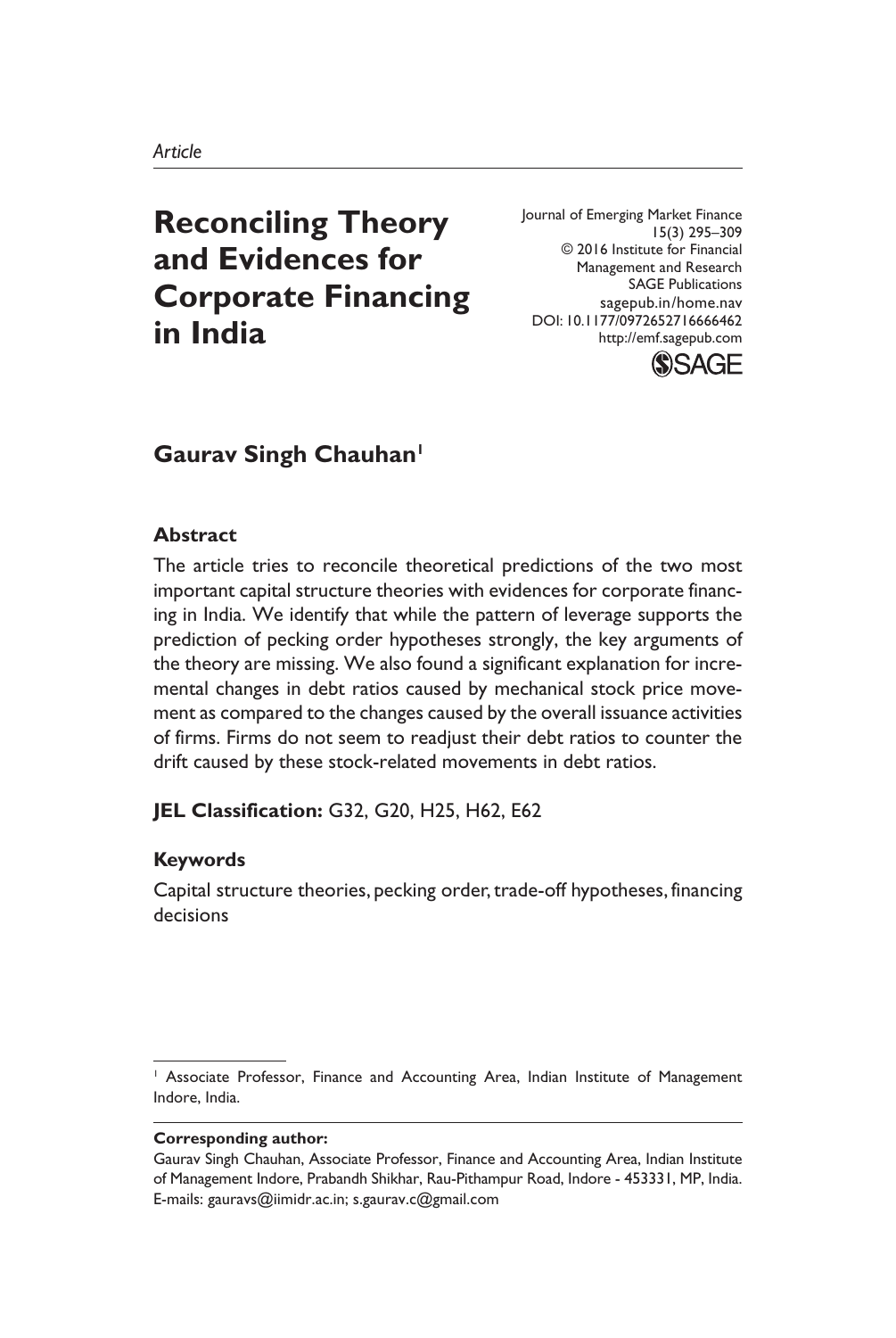#### **Introduction**

How do firms finance themselves? Is there a particular way to finance? Why would they like to finance themselves in a particular manner? Similar questions have been a critical concern of extensive capital structure literature addressing both theoretical underpinnings as well as empirical anomalies. Despite of having extensive research, these questions seem yet to be perplexing and unanswered. There is still no broad consensus on the typical theoretical frameworks or on the tests employed for testing these theoretical predictions.<sup>1</sup>

The most important theoretical underpinning for corporate financing choices comes in the form of a pecking order theory promulgated by Myers (1984) and the trade-off hypotheses initiated by Kraus and Litzenberger (1973). The original version of the pecking order introduced by Myers (1984) and motivated by Myers and Majluf (1984) was due to information asymmetry between firms' insiders and outsiders.<sup>2</sup> In order to overcome the financing difficulties owing to the cost associated with such information asymmetry, firms in need of external financing tend to prefer issuing low information-sensitive securities as far as possible. Thus, there seems to be a pecking order where firms would use their internal funds first, followed by debt and very rarely would issue equity at last, owing to its high information sensitivity.

The form of the theory, although, had a rigorous appeal, its predictions of the pecking order could be due to several other reasons. For example, Leary and Roberts (2004) found that empirically information asymmetry may not result in the form of a pecking order described by Myers (1984). Moreover, Leary and Roberts (2010) assert that whatever pecking order is observed in the US firms could be explained by several other factors apart from information asymmetry such as incentive conflicts between the managers and shareholders. Further, there can be other forms of pecking order in certain situations. For example, although smaller and high growth firms face immense information asymmetry between insiders and outsiders, they tend to issue equity mostly for their financing needs.

The trade-off version, in its classical form, says that a firm maximises its value by issuing an optimal mix of debt and equity. The firm would inherently make a trade-off between the tax shields emerging out of incremental debt and the concomitant increase in bankruptcy costs. Accordingly, one can expect a firm to have a target debt ratio to which a firm would gradually move to.

Over a period of time, the trade-off theory has witnessed several developments both in terms of theoretical descriptions and empirical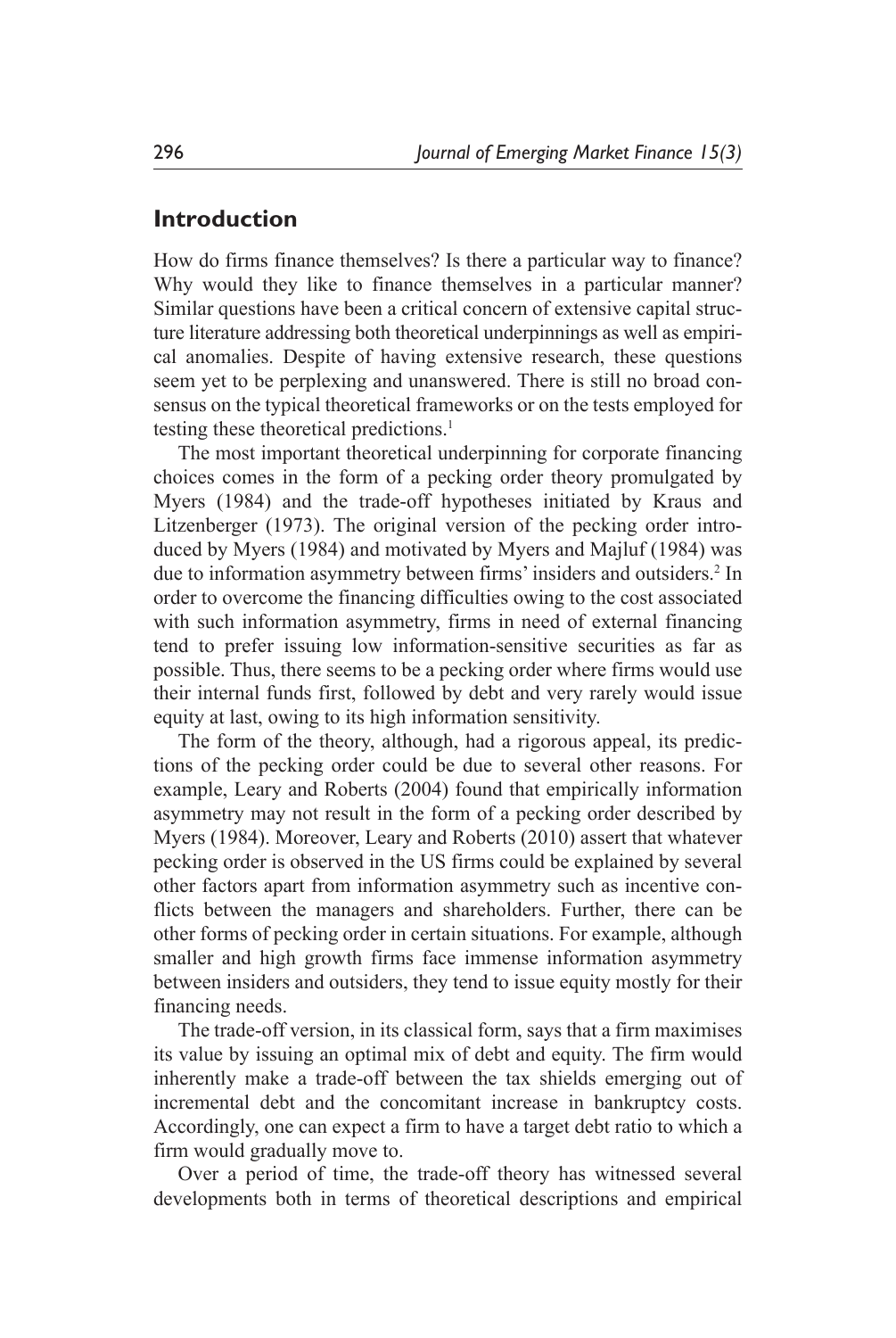testing. Starting with a static framework of a trade-off between taxes and bankruptcy in the 1980s, the trade-off theory has moved to find the optimal capital structure in dynamic settings in the last decade. Although, these frameworks were applauded quite often for their plausible effects on real time firms, the empirical evidences left enough room for alternate explanations of the capital structure dynamics.

Owing to the difficulty of measuring the tax benefits and bankruptcy costs directly,<sup>3</sup> the empirical testing of the static version is primarily the testing of its predictions on the effect of firm-specific variables on debt ratios of the firms. Although the static version gained adequate prominence in the late 1980s and 1990s,<sup>4</sup> it was later undermined as results on testing its predictions could well be envisaged with alternate explanations involving no trade-off or a different trade-off other than between the tax and cost of bankruptcy.<sup>5</sup> Further, these predictions varied considerably in time and space. More importantly, it could not address the dynamic nature of rebalancing of debt ratios pertaining to several costs of adjustment.

Apart from conceptual and empirical divide in testing of the capital structure theories, these theories have definite implications for financing of firms in emerging markets. For example, Booth, Aivazian, Demirguc-Kunt and Maksimovic (2001) found persistent difference across developing countries in terms of the capital structure decisions. Similarly, Fan, Titman and Twite (2012) also found cross-sectional differences in the capital structure choices for 39 developed and developing countries.

Motivated by the arguments above, the article here investigates as to what extent the extant theories can explain the financing behaviour of firms in India. The article helps to explore the typical financing pattern of firms in India and contributes towards identifying the missing links in order to reconcile the theory and the evidences. The article differs from the past literature exploring conformance of the firms in India to these theoretical frameworks by identifying the strength of correlation of debt ratios with their previously known determinants. Rather we stress more on financing choices of the firms to draw inferences for such conformances. More specifically, we test the predictions of the pecking order hypotheses by observing the variation in incremental debt ratios caused by net issuance activity of the non-financial firms in India. Here, we would like to explore the relative importance of debt and equity issuances in determining the leverage structure of these firms.

The results of this exercise shows that although debt issuances dominate the overall issuance activities of the firm, the degree of explanation is not at par with that of firms in the developed countries. Further, the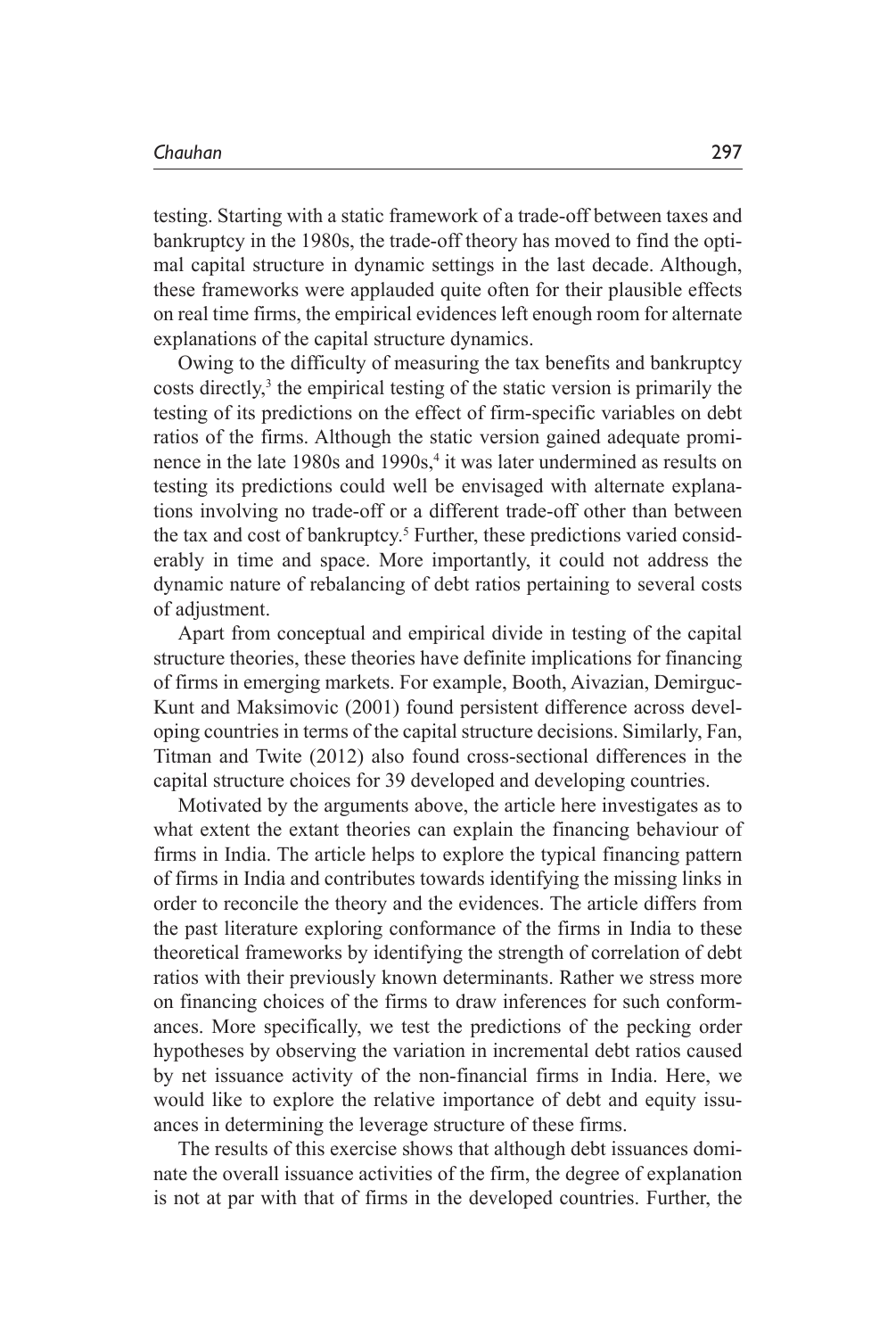core issue of adverse selection does not seem to hold an appropriate explanation of the observed pecking order. Interestingly, consistent with Leary and Roberts (2010) and in contrast to Lemmon and Zender (2010), the issuance activity of firms seems to be uncorrelated with alleviating market concerns of information asymmetry. Market assessment of these issuance activities, as reflected by the changes in the stock prices, seems to be uncorrelated with the issuance of debt or equity per se. The results can be interpreted to imply that market signalling ability, if any, due to these issuances is rather modest.

While testing the trade-off version, there seems to be no evidence that firms follow a target leverage ratio. Firms in India seem to be on a deleveraging trail. The aggregate corporate leverage shows a consistent decline post-liberalisation. Further, the results suggest that this decline cannot be attributed to the changing composition of firms. While, deleveraging can be a firm's own choice, there seem to be enough evidences against this proposition too. For example, Chauhan (2015) shows that systematic rather than firm-specific factors are responsible for the deleveraging of firms in India. The article argues that firms in India seem to be shedding debt due to capital constraints imposed on them by systematic institutional arrangements.

Capital constraints faced by firms also explains the low explanatory power of issuance activities in explaining the variation in incremental debt ratios. It is possibly the reason why firms could allow their debt ratios to drift overtime. The consequences of such capital constraints are manifested in higher corporate taxes being paid by firms overtime Chauhan (2015).

The discussions in this article also highlights that the complementary effects of sound equity markets to enable corporate financing are meagre. The effect of equity issuances on incremental debt ratios is only marginal at best. Further, good equity markets do not substitute well for low availability of capital in India. This is in contrast to the findings in Demirguc-Kunt and Maksimovic (1996) which shows that the development of stock markets is complementary for the development of credit markets for the developing countries.

The article is arranged as follows. The second section discusses the observed pattern of leverage for firms in India. This section puts forward the results of the econometric analysis for testing the pecking order and trade-off versions of the capital structure theories. The third section discusses the implications for the observed pecking order and the relative trade-off. The fourth section concludes and provides the future direction of the research.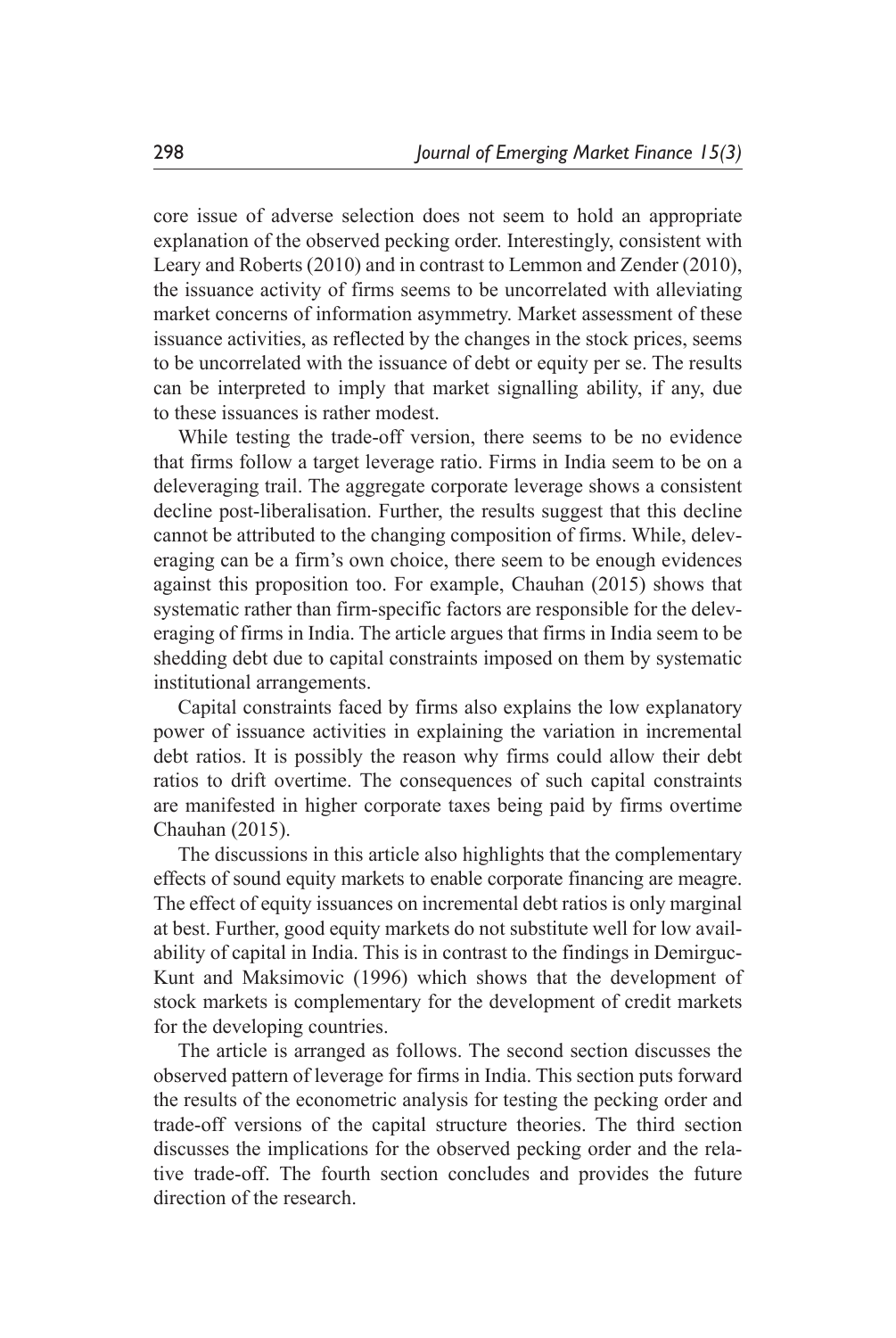### **The Financing Choice of Debt versus Equity**

The pecking order hypotheses put forth a hierarchical view of firm financing in the order of retained earnings, debt and equity. In this section we intend to test the relative importance of this order by observing the effect of debt and equity issuances on incremental debt ratios of non-financial firms in India. The data in this article is constituted of all non-financial listed firms available in the Centre for Monitoring of Indian Economy (CMIE) between 1992 and 2013. We have used the methodology suggested by Welch (2004) to see the impact of the issuance activities on incremental debt ratios of firms. While Welch (2004) has employed Fama-Macbeth regression to estimate this impact, we intend to use fixedeffect models<sup>6</sup> for this purpose. The advantage with fixed-effect models is that they can control the time-invariant firm-specific factors and thus, control the changing sample composition of firms' overtime.

The basic idea is to test whether changes in actual debt ratios correspond well with the issuance activity of any firm. This can be seen by isolating the effect of change in leverage due to stock price movement and that due to the issuance of debt and equity. For US firms, Welch (2004) has identified that changes accruing due to stock-related movement in debt ratios are less in magnitude as compared to changes accrued due to the issuance related activities.

We have made use of the basic identities described in Welch (2004) to address the variation in incremental debt ratios. These identities are enumerated here for reference:

$$
ADR_{t+1} = \alpha_0 + \alpha_1.ADR_t + \alpha_2.IDR_{t,t+1} + \varepsilon_t
$$
 (1)

where  $ADR<sub>t</sub>$  denotes the ratio of book value of debt over the sum of book value of debt and market value of equity; Similarly *ADR*<sub>*t*+1</sub> denotes the next period debt ratio.  $IDR_{t+1}$  denotes the next period implied debt ratio that would surface solely due to the equity returns or due to the net issuance activities in the form of equity and debt. ADR and IDR are estimated as follows:

$$
ADR_{t} = \frac{D_{t}}{D_{t} + E_{t}}
$$
\n
$$
ADR_{t+1} = \frac{D_{t} + NDI_{t,t+1}}{D_{t} + NDI_{t,t+1} + E_{t}.(1 + x_{t,t+1}) + NEI_{t,t+1}}
$$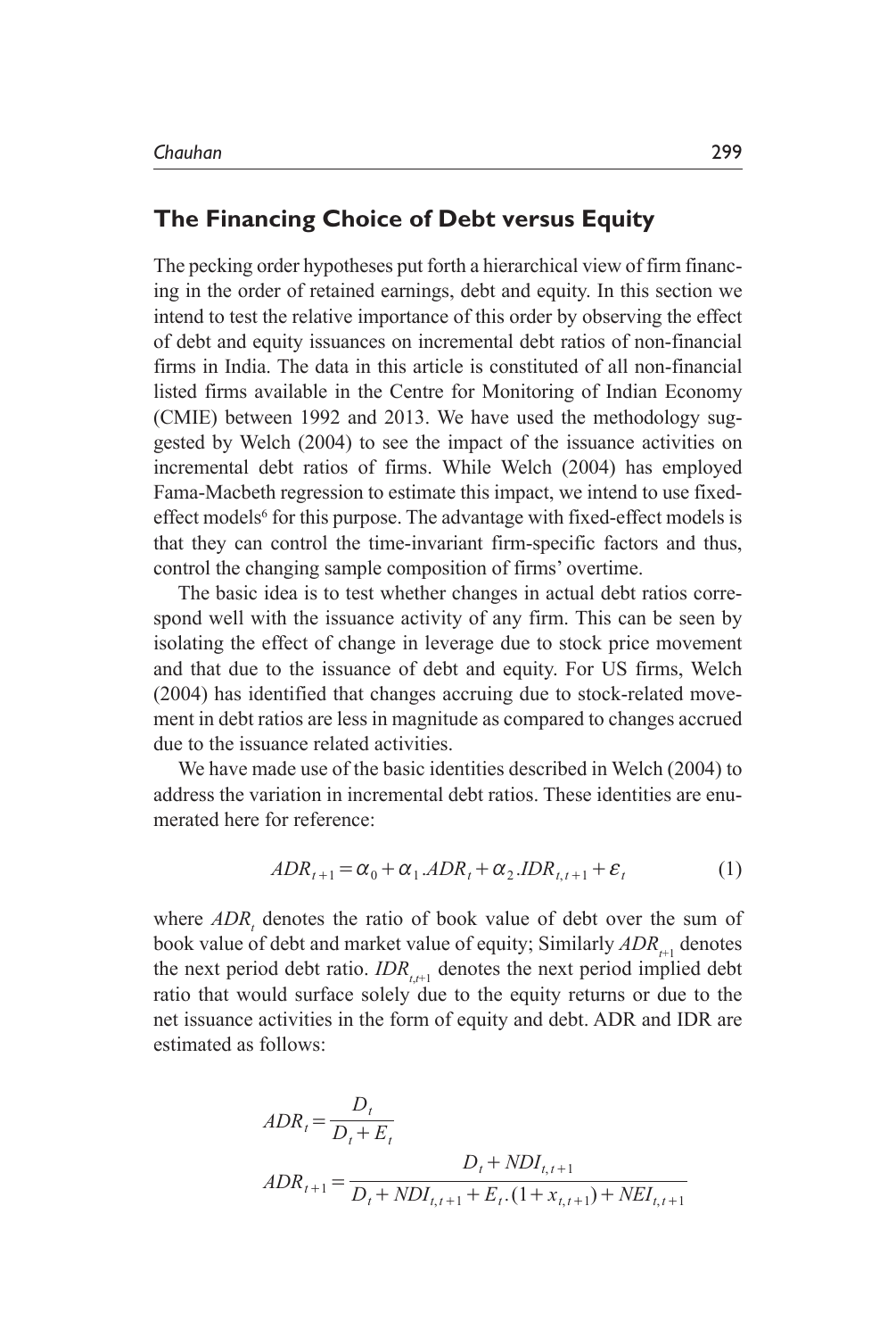$IDR_{t,t+1}$  (stock related movement excludingd ividends) =  $\frac{1}{D_{t} + E_{t} (1 + x_{t} + 1)}$  $IDR_{t,t+1}$  (stock related movement includinged *ividends*) =  $\frac{1}{D_{t} + E_{t} (1 + r_{t+1})},$  $IDR_{t,t+1}$  (issuance related movement) = *D D*  $D_t + NDI_{t+1} + E_t + NEI$  $D_{\rm t}$  + *NDI*  $t^{t+1}$   $\boldsymbol{\mu} \cdot \boldsymbol{\lambda}$   $\boldsymbol{\mu} \cdot \boldsymbol{\mu}$   $\boldsymbol{\mu} \cdot \boldsymbol{\mu}$  $t^{t+1}$   $\rightarrow$   $t^{t+1}$   $\rightarrow$   $t, t+1$  $t+1$   $t$   $t$   $t$   $t$   $t$   $t+1$  $,t+1$  $+E_{t}$ .  $(1+x_{t}$  $\frac{E_{t}}{+E_{t}$ .  $(1+r_{t}$  $t^{t+1}$   $\rightarrow$   $t^{t+1}$   $\rightarrow$   $t^{t+1}$   $\rightarrow$   $t^{t+1}$  $\frac{B_{t} + 1 + B_{t,t+1}}{B_{t+1}}$ +  $+1$   $+1$   $+1$   $+1$   $+1$ +

where  $D_t$  = book value of debt at  $t = 0$ ,  $E_t$  = market value of equity at  $t = 0$ ,  $x_{t+1}$  = equity returns excluding dividends,  $r_{t,t+1}$  = equity returns including dividends,  $NDI$ <sub>t,t+1</sub> = net debt issued in a given year,  $NEI$ <sub>*t*,*t*+1</sub> = net equity issued in a given year, From equation (1), the incremental change in debt ratios can be given as:

$$
ADR_{t+1} - ADR_t = \alpha_0 + \alpha_1.(IDR_{t,t+1} - ADR_t) + \varepsilon_t
$$
 (2)

The fixed-effect model controls the changing sample composition by estimating within-firm changes and also controls the time invariant factors influencing the model. The model in the modified form becomes:

$$
ADRi_{t+1} - ADR_{i,t} = \alpha_0 + \alpha_1 (IDR_{i,t,t+1} - ADR_{i,t}) + Firm_i + \varepsilon_{i,t}
$$
 (3)

where  $Firm<sub>i</sub>$  is the within-firm time invariant effect. In our sample of more than 4300 listed firms, we have a panel of 53,168 firm-year observations. The data is winsorised at 0.5 percentile for all the measures of debt ratios at each tail so that the effect of outliers can be eliminated.

In our first attempt, we try to see how much of the variation in change of actual debt ratios are explained by stock-related movements during the year. Subsequently, we repeat the analysis for stock returns including the effect of dividend yields. Later we observe the effect of issuances in the form of equity and debt. Table 1 shows the summary of the results for the model described by equation (3) for the said effect of stock price and the issuance-related movements.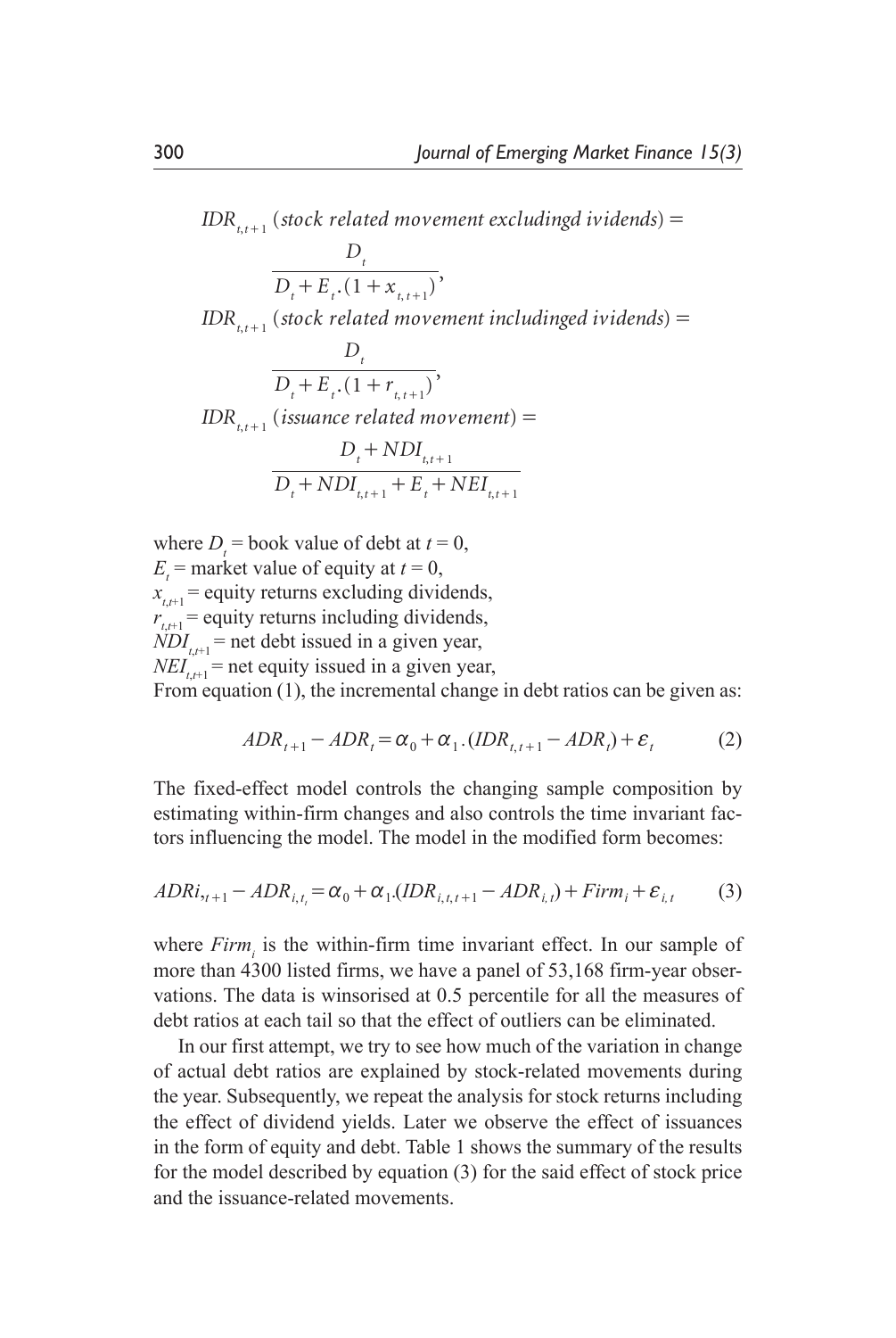|                                                 | Coefficient | $R^2$  | N     |
|-------------------------------------------------|-------------|--------|-------|
| Stock-related movement<br>(excluding Dividends) | $0.944***$  | 55.20% | 53167 |
| Stock-related movement (including<br>Dividends) | $0.935***$  | 52.96% | 53167 |
| All issuance-related movement                   | $0.751***$  | 29.78% | 53167 |
| Only equity issuance-related<br>movement        | $0.350***$  | 1.84%  | 53167 |
| Only debt issuance-related<br>movement          | $1.010***$  | 35.59% | 53167 |

**Source:** Author's own.

The results show that the stock price related movement, which is nothing but a mechanical drift in debt ratios, explains more than half of the variation. This implies that, on an average, most firms are not attempting to arrest the drift in debt ratios caused by equity returns in a given year. Further only 37 per cent variation in debt ratios are explained by the total issuance activity. Consistent with the predictions in the pecking order hypotheses, most of the variation caused by issuances is due to the issuance of debt. The effect of equity issuance is very low despite of the fact that India is endowed with a sound secondary equity market and not-sogood debt market when compared to the developed countries. The model in equation (3) controls the changing sample composition over the year; results reported in Table 1 are within-firm effects.

The percentage variation explained by stock-related mechanistic changes and those due to issuances are in contrast to the findings in Welch (2004). For US firms, the issuance activity explains more variation than which can be explained by stock-related movements.

The trade-off theory, in its classical form, did not find any place in Modigliani-Miller (1958) proposition. The static trade-off theory says that firms are actively maximising values through changes in their capital structure. At the root of this value creation is the trade-off between debt tax shields and firm-specific distress costs. Overtime there has been several updation regarding the static trade-off version in the form of dynamic models explaining the trade-off by including transaction costs, market frictions and speed of adjustments.<sup>7</sup>

With regard to the predictions of the trade-off theory, an important idea is the adjustment of debt ratios to retain the relative debt-related advantage. A high degree of explanation due to mechanistic stock-related movements, as depicted in Table 1, shows that actual within-firm debt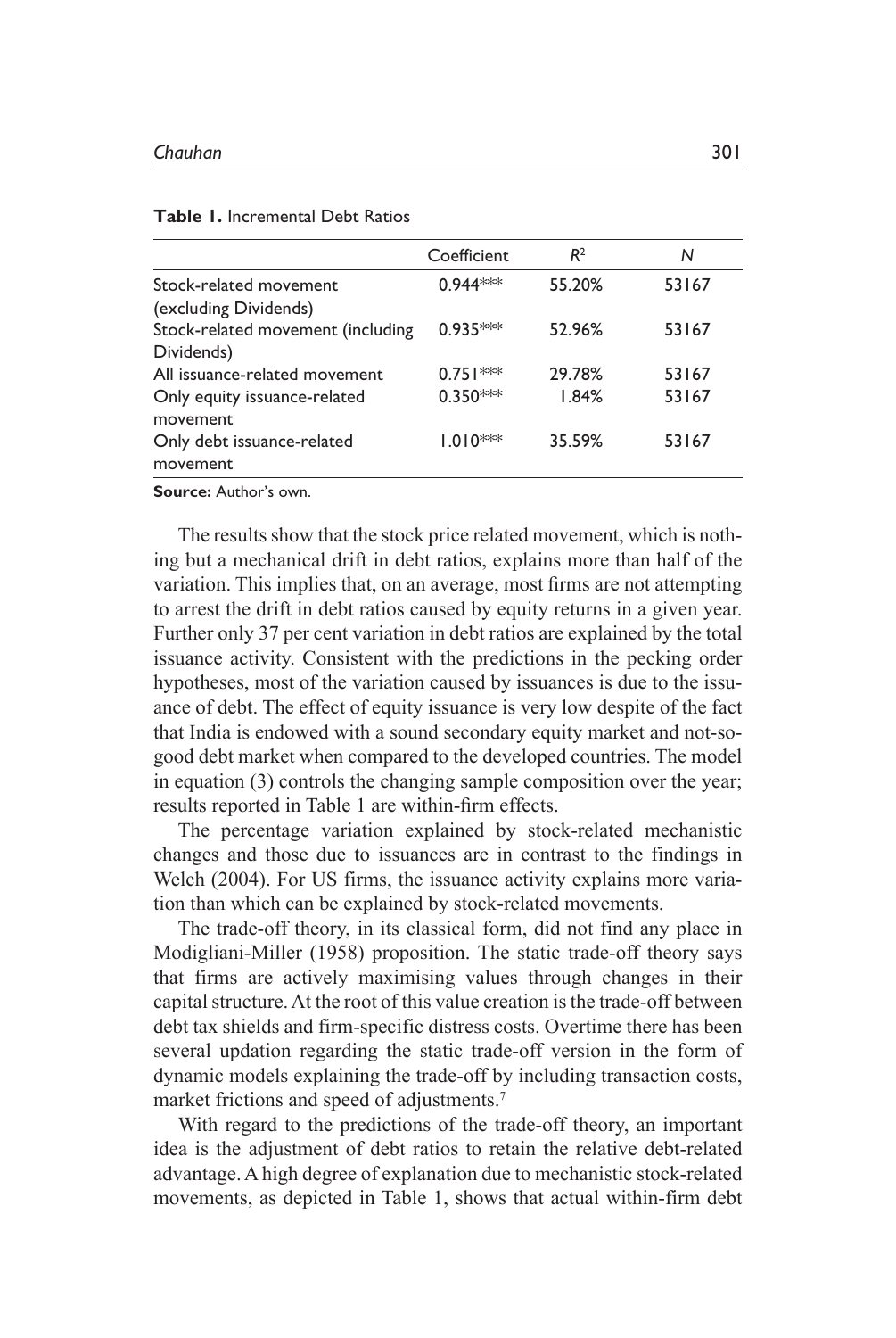ratios are consistently drifting from their original values at the start of a year. On an average, half of the firms are just not readjusting their debt ratios in a given year.

## **Discussion**

The results in the previous section reveal some important insights about the corporate financing pattern of firms in India. For a typical firm, if earnings are assumed to correlate with stock returns, the results are very much in line with the pecking order predictions. However, at the core of the pecking order hypotheses, the underlying idea is of information asymmetry between the lenders and the borrowers. Thus, issuances in the form of equity or debt should affect the equity returns of a typical firm. In other words, stock-related movement and the issuance-related movement of debt ratios should be correlated. Table 2 shows the results for within-firm regression of stock-related price movement on issuancerelated movement of debt ratios. Quite surprisingly, the two movements in debt ratios are not at all correlated.

Uncorrelated stock-related movements and the issuance-related movement of debt ratios highlights a theoretical challenge in accepting the predictions of pecking order hypotheses for firms in India. Issuances do not seem to be motivated by market reactions. In other words, the necessary signalling effect for alleviating information asymmetry is missing from the evidences.

Uncorrelated movements also signify that firms do not issue to readjust their debt ratios or their issuance motives are definitely not related to adjust debt ratios toward an optimal. This becomes even alarming when we could see the trend in leverage for firms in India. Figure 1 shows that the trend in aggregate debt ratios is non-stationary and declining for the listed as well as non-listed firms. This confirms that firms are not chasing a defined target ratio for themselves.

|                                     | Coefficient | R <sup>2</sup> | N     |
|-------------------------------------|-------------|----------------|-------|
| All issuance-related movement       | $0.083***$  | 0.44%          | 53167 |
| Only equity issuance-related        | $0.005***$  | 0.02%          | 53167 |
| movement                            |             |                |       |
| Only debt issuance-related movement | $0.102***$  | 0.53%          | 53167 |
|                                     |             |                |       |

**Table 2.** Stock-related Movements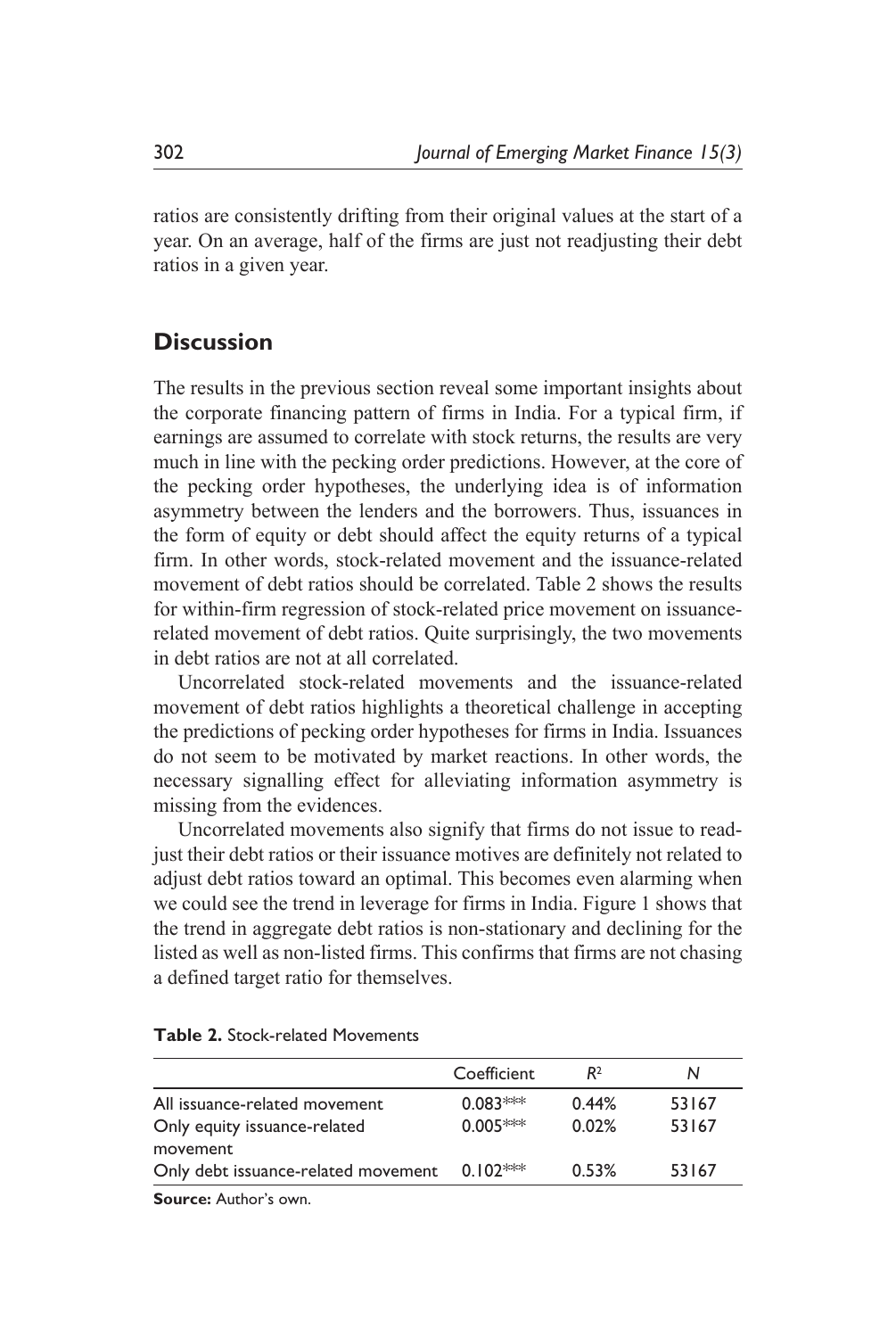

**Figure 1.** Trend in debt ratios **Source:** Author's own.

The results in Table 1 are robust to different time period chosen for the analysis. Table 3 shows results for different time periods. Further, the results are also robust for negative and positive equity returns for firms during a given year. Table 3a shows the results. Quite interestingly, during booms (e.g., 2003–2008 period) and when firms are facing positive equity returns, when it can be expected that firms do have lot of resources to readjust their debt ratios, they often do not readjust; rather the drift is very strong. Issuances would lose much of their relative significance to explain incremental changes in debt ratios during booms.

A major challenge surfaces in the form of a modest effect of the issuance activity on incremental debt ratios. Why issuances are not being able to influence the debt ratios as they would do for firms in a developed market setting? Further, why stock-related movements in debt ratios are uncorrelated with issuance-related debt ratios?

Looking into the results and experience of Indian firms vis-à-vis the US firms, these problems may arise due to capital constraints faced by the firms. Constrained firms may not be able to issue adequate debt or equity when facing difficult times in stock markets. Also, while facing good market returns, firms issue equity as well as debt simultaneously nullifying the effect on incremental changes in debt ratios. Correlation of debt and equity issuances is found to be significant at 54 per cent for the data we have captured in this article. This again reaffirms that firms are not chasing any defined target.

Capital constraints can be seen by looking into aggregate trend in debt and equity issuances for firms in our sample as a percentage of total assets overtime. Table 4 shows that both debt and equity issuances as percentage of total assets are going down over the years. Adding to these constraints are the higher costs of funds faced by Indian firms. Table 5 shows that the base or minimum lending rates remained high and were seldom less than 10 per cent per annum in India.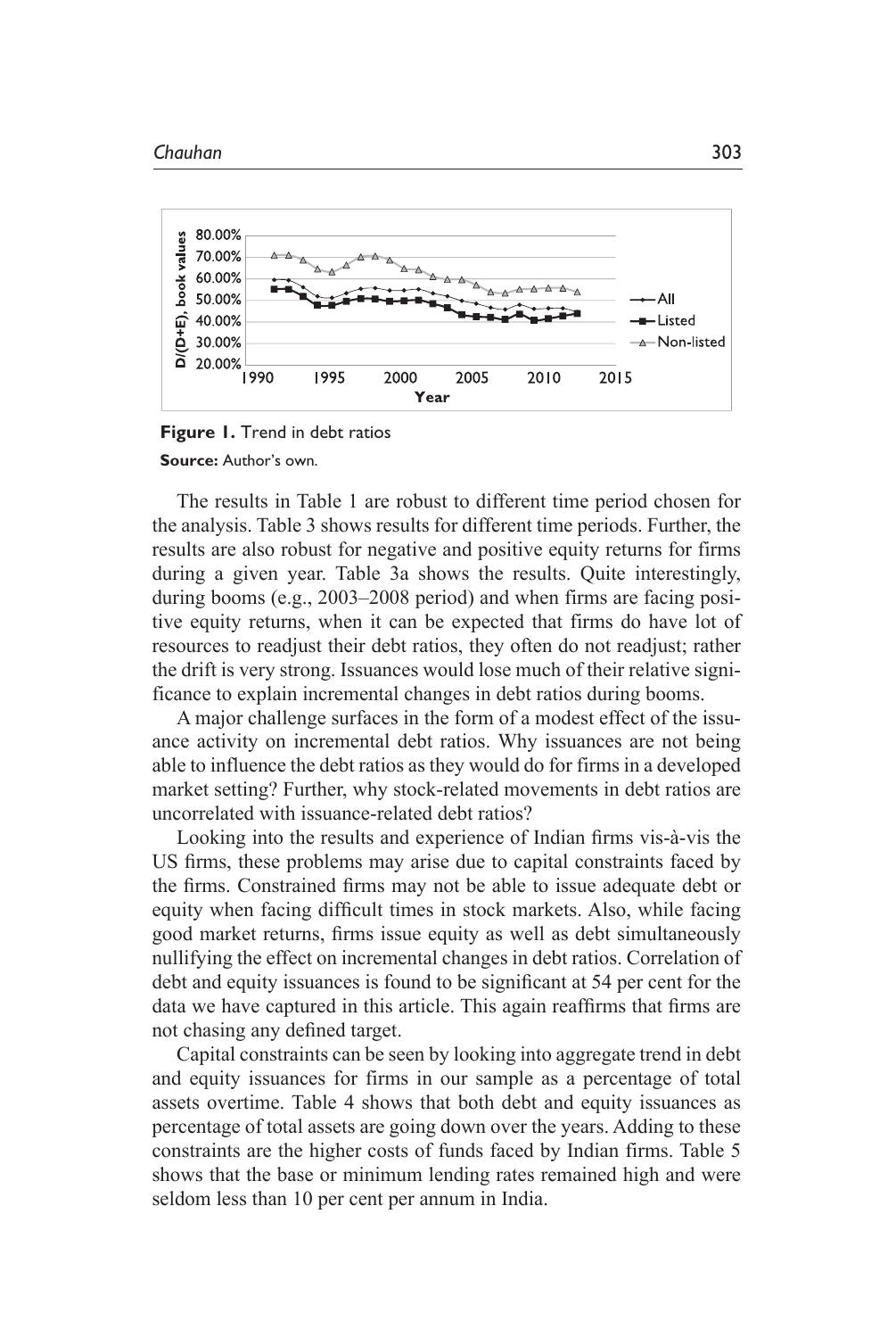|                                                 | 1992-1998   |        |       |                                                | 1999-2002   |        |       |
|-------------------------------------------------|-------------|--------|-------|------------------------------------------------|-------------|--------|-------|
|                                                 | Coefficient | R      | z     |                                                | Coefficient | Ř      | z     |
| Stock-related movement                          | $0.789***$  | 47.82% | 23220 | Stock-related movement                         | $0.899***$  | 51.21% | 27345 |
| Stock-related movement<br>(excluding Dividends) | $0.767***$  | 45.67% | 23220 | Stock-related movement<br>excluding Dividends) | $0.875***$  | 49.46% | 27345 |
| (including Dividends)<br>All issuance-related   | $0.643***$  | 34.29% | 23220 | including Dividends)<br>All issuance-related   | $0.694***$  | 31.78% | 27345 |
| Only equity issuance-<br>movement               | $0.087***$  | 5.84%  | 23220 | Only equity issuance-<br>novement              | 0.410 ***   | 2.34%  | 27345 |
| Only debt issuance-<br>related movement         | $0.875***$  | 43.49% | 23220 | Only debt issuance-<br>elated movement         | $0.997***$  | 36.29% | 27345 |
| related movement                                |             |        |       | elated movement                                |             |        |       |
|                                                 | 2003-2008   |        |       |                                                | 2009-2013   |        |       |
|                                                 | Coefficient | R      | z     |                                                | Coefficient | R      | z     |
| Stock-related movement                          | $0.964***$  | 58.96% | 34563 | Stock-related movement                         | $0.914***$  | 51.32% | 33212 |
| Stock-related movement<br>(excluding Dividends) | $0.927***$  | 56.72% | 34563 | Stock-related movement<br>excluding Dividends) | $0.909***$  | 50.02% | 33212 |
| (including Dividends)<br>All issuance-related   | $0.785***$  | 32.23% | 34563 | including Dividends)<br>All issuance-related   | $0.767***$  | 32.24% | 33212 |
| Only equity issuance-<br>movement               | $0.397***$  | 2.86%  | 34563 | Only equity issuance-<br>novement              | $0.290***$  | 1.76%  | 33212 |
| Only debt issuance-<br>related movement         | $1.072***$  | 35.62% | 34563 | Only debt issuance-<br>elated movement         | $0.987***$  | 33.46% | 33212 |
| related movement                                |             |        |       | elated movement                                |             |        |       |
|                                                 |             |        |       |                                                |             |        |       |

Table 3. Incremental Debt Ratios, Different Time Periods **Table 3.** Incremental Debt Ratios, Different Time Periods

Source: Author's own. **Source:** Author's own.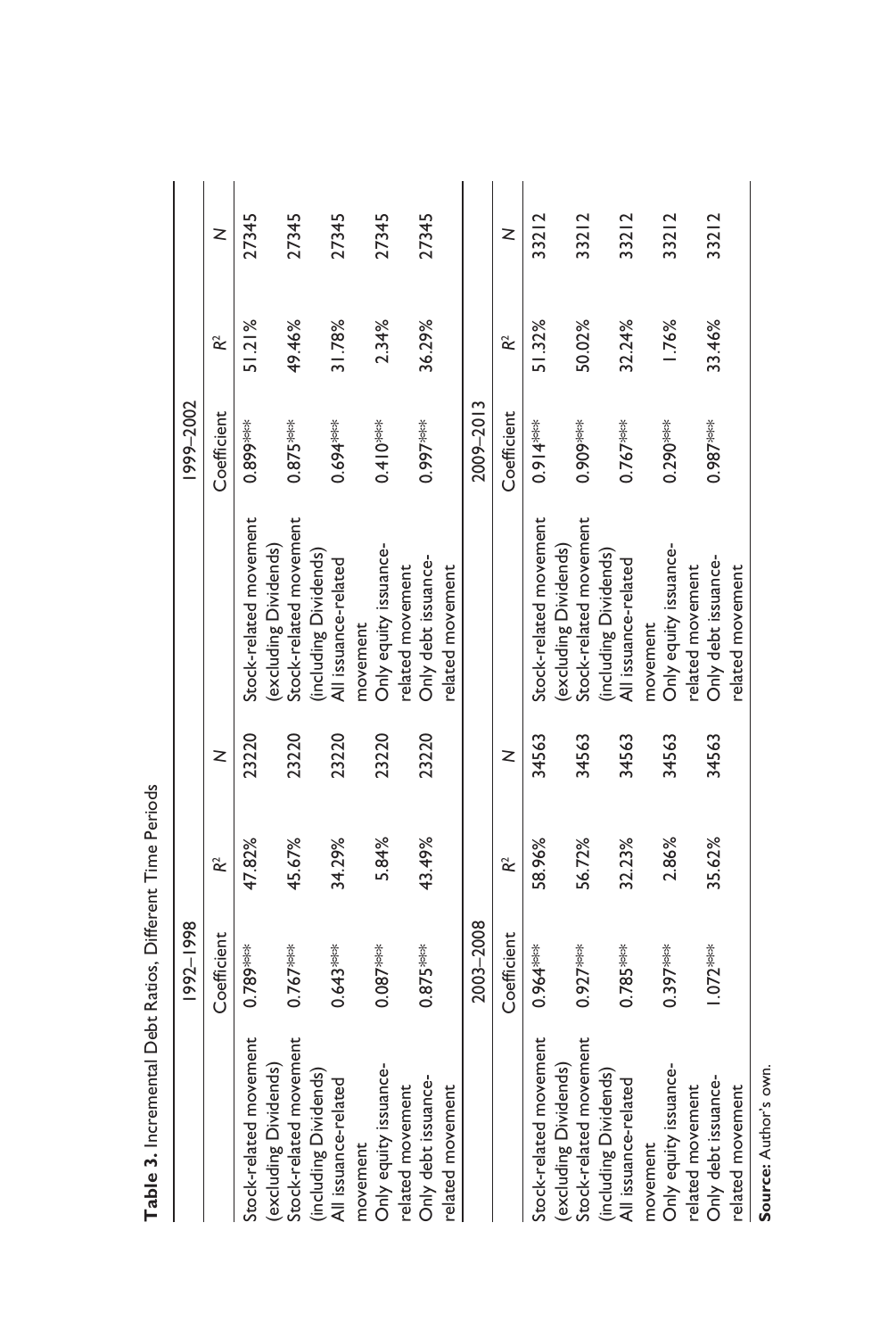| Negative Equity Returns in the Next Period      |             |        |       | Positive Equity Returns in the Next Period      |                 |                |       |
|-------------------------------------------------|-------------|--------|-------|-------------------------------------------------|-----------------|----------------|-------|
|                                                 | Coefficient | ĝ      |       |                                                 | Coefficient     | R <sup>2</sup> |       |
| Stock-related movement                          | $0.790***$  | 35.32% |       | 23305 Stock-related movement                    | $1.024***$      | 54.00%         | 75 3  |
| Stock-related movement<br>(excluding Dividends) | $0.768***$  | 32.83% | 23305 | Stock-related movement<br>(excluding Dividends) | <b>1.007***</b> | 51.66%         | 7513  |
| (including Dividends)<br>All issuance-related   | $0.850***$  | 37.26% | 23305 | including Dividends)<br>All issuance-related    | $0.716***$      | 35.12%         | 7513  |
| Only equity issuance-<br>movement               | $0.321***$  | 1.16%  | 23305 | Only equity issuance-<br>movement               | $0.374***$      | 3.50%          | 17513 |
| related movement                                |             |        |       | related movement                                |                 |                |       |
| Only debt issuance-                             | l.079***    | 43.65% | 23305 | Only debt issuance-                             | $0.906***$      | 37.11%         | 17513 |
| related movement                                |             |        |       | related movement                                |                 |                |       |
| .<br>.                                          |             |        |       |                                                 |                 |                |       |

| I<br>1<br>)<br>5<br>1<br>1<br>İ<br>$\frac{1}{2}$<br>$\frac{1}{2}$<br>í |
|------------------------------------------------------------------------|
| ;<br>$\mathbf{r}$                                                      |
|                                                                        |
| I                                                                      |

Source: Author's own. **Source:** Author's own.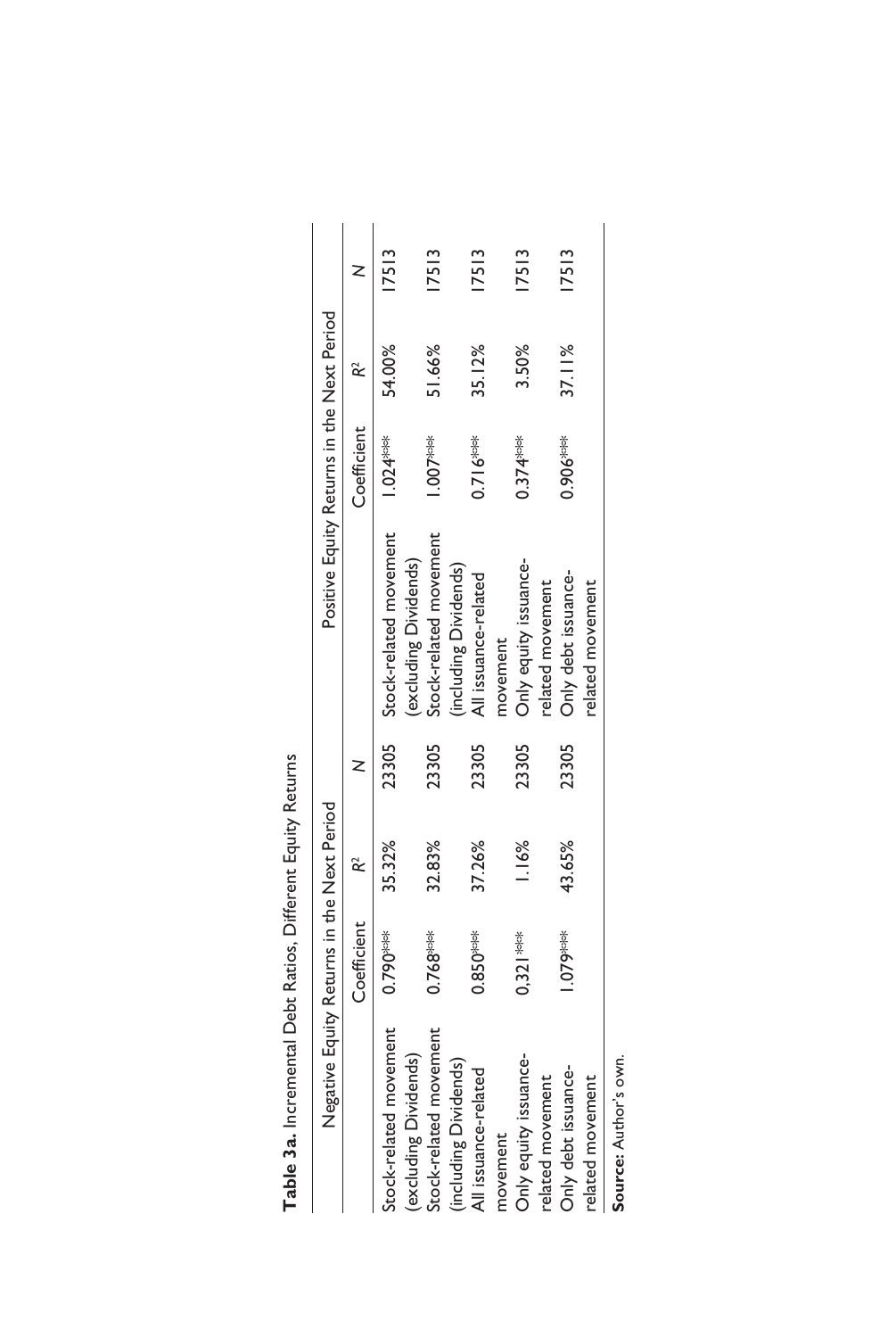|      | Net Funds Issued | Net Equity Issued | Net Debt Issued |
|------|------------------|-------------------|-----------------|
| 1992 | 21.50%           | 8.90%             | 12.60%          |
| 1993 | 12.96%           | 4.46%             | 8.51%           |
| 1994 | 10.84%           | 5.48%             | 5.36%           |
| 1995 | 12.51%           | 6.86%             | 5.65%           |
| 1996 | 8.79%            | 2.73%             | 6.06%           |
| 1997 | 6.66%            | 0.77%             | 5.89%           |
| 1998 | 7.10%            | 1.54%             | 5.55%           |
| 1999 | 4.00%            | 1.47%             | 2.54%           |
| 2000 | 3.85%            | 2.04%             | 1.81%           |
| 2001 | 2.99%            | 0.57%             | 2.43%           |
| 2002 | 2.12%            | 0.40%             | 1.72%           |
| 2003 | $-0.68%$         | $-0.24%$          | $-0.44%$        |
| 2004 | 1.74%            | 0.51%             | 1.23%           |
| 2005 | 3.61%            | 1.88%             | 1.73%           |
| 2006 | 7.85%            | 3.08%             | 4.78%           |
| 2007 | 9.24%            | 3.09%             | 6.15%           |
| 2008 | 10.58%           | 4.36%             | 6.22%           |
| 2009 | 10.25%           | 2.90%             | 7.35%           |
| 2010 | 5.89%            | 3.54%             | 2.36%           |
| 2011 | 4.35%            | 0.45%             | 3.91%           |
| 2012 | 5.92%            | 1.40%             | 4.52%           |

**Table 4.** Funds Issued as a Percentage of Total Asset

**Source:** CMIE.

|  |  |  |  |  | Table 5. Base Bank Lending Rates |  |
|--|--|--|--|--|----------------------------------|--|
|--|--|--|--|--|----------------------------------|--|

| Year          | Range (%)       | Year          | Range (%)       |
|---------------|-----------------|---------------|-----------------|
| 1990-1991     | 16              | 2001-2002     | $11.00 - 12.00$ |
| $1991 - 1992$ | 19              | 2002-2003     | $10.75 - 11.50$ |
| $1992 - 1993$ | 17              | 2003-2004     | $10.25 - 11.00$ |
| 1993-1994     | 14              | 2004-2005     | $10.25 - 11.00$ |
| 1994-1995     | 15              | 2005-2006     | $10.25 - 12.75$ |
| 1995-1996     | 16.5            | 2006-2007     | $12.25 - 14.75$ |
| 1996-1997     | $14.50 - 15.00$ | 2007-2008     | $12.25 - 15.75$ |
| 1997-1998     | $\overline{14}$ | 2008-2009     | $11.50 - 16.75$ |
| 1998-1999     | $12.00 - 13.00$ | 2009-2010     | $11.00 - 15.75$ |
| 1999-2000     | $12.00 - 12.50$ | $2010 - 2011$ | $8.25 - 9.50$   |
| 2000-2001     | $11.00 - 12.00$ | $2011 - 2012$ | $10.00 - 10.75$ |

**Source:** RBI.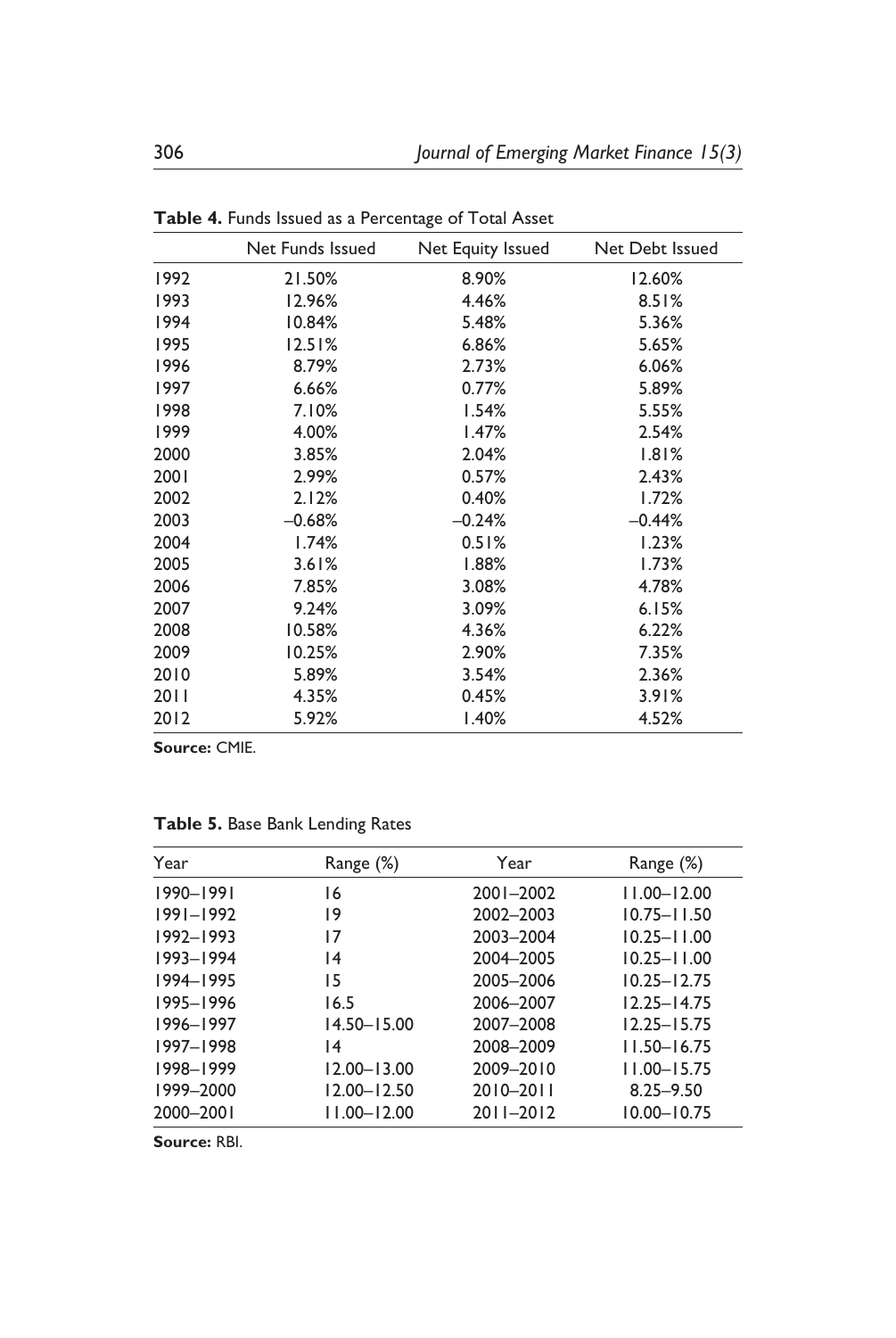Low issuance activity and higher cost of funds indicate that even though we have sound equity markets in place, the much anticipated complementarities of these markets on overall financing of firms, especially debt, are still missing. However, this is not the case with other emerging markets (Demirguc-Kunt & Maksimovic, 1996).

## **Conclusion**

The article is trying to explore the direction and magnitude of predictions put forward by the capital structure theories. More emphatically, we observe a strong support for the pattern of financing as predicted by the pecking order theory. However, the fundamental ground of information asymmetry, on which the theory rests, itself is missing. Issuance activities of the firms do not convey any information to markets. In other words, issuances are not motivated by the market reactions. Thus, no signalling can be expected by issuances of security for firms in India.

Results in this article show that incremental changes in debt ratios due to equity returns do not correlate with changes caused by net issuances of firms. Further, the explanation due to net issuance activities is modest as compared to similar explanation for US firms. This implies that firms do not chase a target debt ratio as predicted by the trade-off theory. Further, firms may be facing severe capital constraints in the form of availability and higher costs of funds.

Further work in this area would explore quantitatively if capital constraints are affecting firms to issue less and thus leading for modest explanation of incremental changes in debt ratios due to net issuance activities. Also, we would like to see how much of these capital constraints are industry specific. In other words, we would like to know which industries are most affected by capital constraints.

#### **Notes**

- 1. See Frank and Goyal (2008) for an extensive review of capital structure theory and empirical issues.
- 2. Insiders refer to those who exercise real control of firms' management, while outsiders refer to those investors who may lack real rather than formal control of the firm. See Tirole (2010) for more discussion on the role of insiders and outsiders for corporate financing of the firms.
- 3. Notwithstanding these difficulties in measurement, there were also comprehensive attempts to quantify the tax benefits and cost of bankruptcy. See Graham (2000) and Blouin, Core and Guay (2010) for attempts to quantify the tax benefits and bankruptcy costs.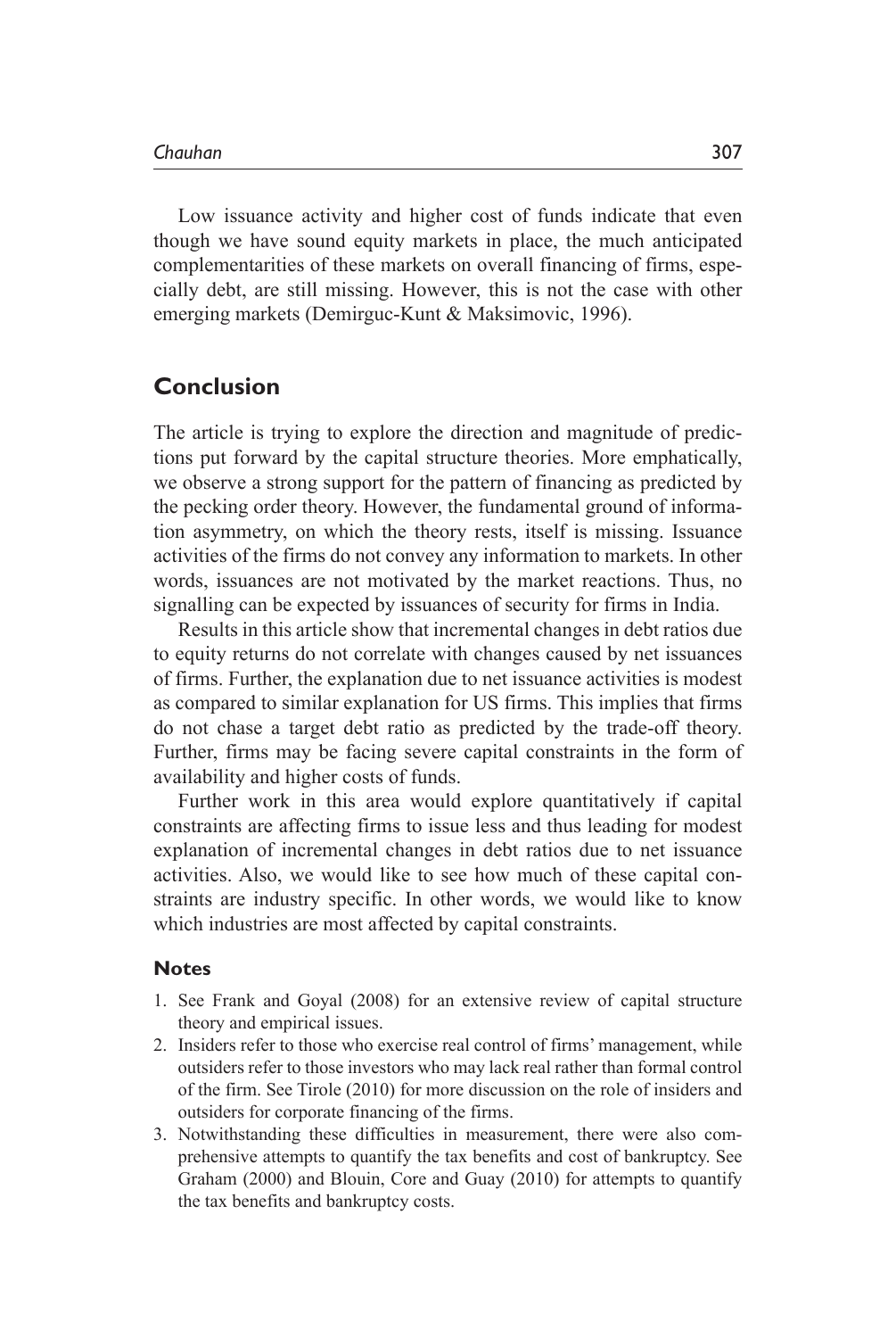- 4. See Harris and Raviv (1991) for an extensive review of literature on capital structure theory and evidences during this time.
- 5. Jensen and Meckling (1976) and Myers (1984) are examples in the literature discussing other trade-offs than that of tax benefits and bankruptcy costs.
- 6. See Baltagi (2001) for econometrics related to fixed-effect models and panel data analysis.
- 7. See Leary and Roberts (2005) for dynamic considerations of transaction costs. See Frank and Goyal (2008) for a review on dynamic models explaining leverage.

#### **References**

- Baltagi, B.H. (2001). *Econometric analysis of panel data* (2nd ed.). New York: John Wiley & Sons.
- Blouin, J., Core, J.E., & Guay, W. (2010). Have the tax benefits of debt been overestimated? *Journal of Financial Economics*, *98*(2), 195–213.
- Booth, L., Aivazian, V., Demirguc-Kunt, A., & Maksimovic, V. (2001). Capital structures in developing countries. *Journal of Finance*, *56*(1), 87–130.
- Chauhan, G.S. (2015). Corporate financing and investments under capital constraints. *Indian Development Review*, *13*(2), 95–120.
- Demirguc-Kunt, A., & Maksimovic, V. (1996). Stock market development and firm financing choices. *World Bank Economic Review*, *10*(1), 341–369.
- Fan, J. P., Titman, S., & Twite, G. (2012). An international comparison of capital structure and debt maturity choices. *Journal of Financial and Quantitative Analysis*, *47*(01), 23–56.
- Frank, M., & Goyal, V. (2008). Trade-off and pecking order theories of debt. In B. Espen Eckbo (Ed.), *Handbook of corporate finance: Empirical corporate finance* (Chapter 7). North-Holland: Elsevier.
- Graham, J.R. (2000). How big are the tax benefits of debt? *Journal of Finance*, *55*(5), 1901–1941.
- Harris, M., & Raviv, A. (1991). The theory of capital structure. *Journal of Finance*, *46*(1), 297–355.
- Jensen, M.C., & Meckling, W. H. (1976). Theory of the firm: Managerial behavior, agency costs and ownership structure. *Journal of Financial Economics*, *3*(4), 305–360.
- Kraus, A., & Litzenberger, R.H. (1973). A state-preference model of optimal financial leverage. *Journal of Finance*, *33*(4), 911–922.
- Leary, M., & Roberts, M. R. (2004). *Financial slack and tests of the pecking order's financing hierarchy* (Unpublished working paper), Duke University. ———. (2005). Do firms rebalance their capital structures? *Journal of Finance*, *60*(6), 2575–2619.
	- ———. (2010). The pecking order, debt capacity, and information asymmetry. *Journal of Financial Economics*, *95*(3), 332–355.
- Lemmon, M., & Zender, J. F. (2010). Debt capacity and tests of capital structure theories. *Journal of Financial and Quantitative Analysis*, *45*(5), 1167–1187.